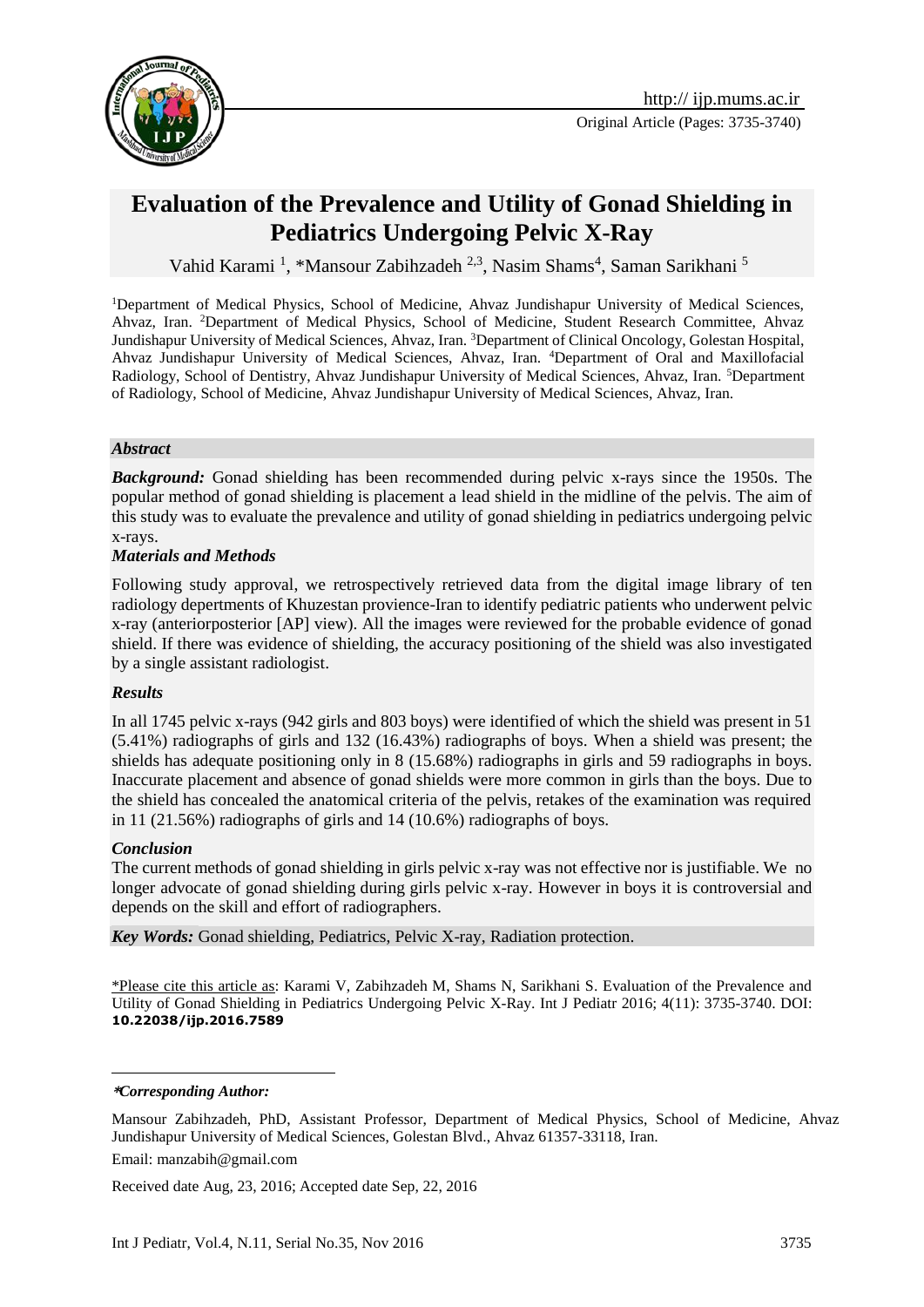# **1- INTRODUCTION**

 The international commission on radiological protection (ICRP) recommended that the gonads in the pelvic region are highly sensitive to radiation and should be shielded when, of necessity, they are directly in the primary beam or within 5 cm of it, unless such shielding excludes or degrades diagnostic information of the image [\(1\)](#page-4-0). Protecting the gonads of ionizing radiation is significant; data are available that x-rays can result in direct effects on the gonads in both the somatic and genetic forms [\(2-4\)](#page-4-1).

Pediatrics merit particular attention from the radiation protection compare to the adults for several reasons: pediatrics have rapidly dividing cells in which repair of mutations due to radiation exposure could not be easily occur [\(5-7\)](#page-4-2). Moreover, the long life time expectancy of pediatrics allow more time to manifest radiation detriment effects [\(6,](#page-4-3) [8\)](#page-4-4). It is believed that the risk of radiation induced cancer in pediatrics are about 10 times more than in adults received identical dose of ionizing radiation [\(8-10\)](#page-4-4). Therefore it is essential that when medical imaging the radiation dose kept as low as reasonably achievable (ALARA) and follow a safety guideline by which to protect patients from the potential harm [\(11-16\)](#page-4-5).

Gonad shielding has been recommended for patients undergoing pelvic x-ray since 1950s [\(3,](#page-4-6) [17-19\)](#page-5-0). The significant gonad dose reduction of 95% for the boys and 50% for the girls has been reported following adequate gonad shielding [\(20,](#page-5-1) [21\)](#page-5-2). Gonad shields were traditionally placed in the midline of the pelvis, on the scrotum region for the males and on the true pelvis (basin pelvis) for the girls. According to the protocol [\(21,](#page-5-2) [22\)](#page-5-3), gonad shield should completely covered the scrotum region of the boys and the true pelvis of the girls as such shielding does not compromise diagnostic information of the image. Due to the exteriorize position of the testes, shielding may be satisfactory. In contrast, due to the ovaries cannot be easily located using the external anatomical landmarks; their shielding is frequently suboptimal [\(23\)](#page-5-4). Liakos et al. [\(23\)](#page-5-4) conducted a retrospective study on 62 pelvic x-rays of females and reported that 61 (98%) of which had incorrect positioning of the shield. However appropriate shielding the gonads during pelvic x-ray examinations has been recommended in some literatures [\(17\)](#page-5-0). The aim of this study was to contribute to the evidence on the prevalence of gonad shielding and to determine whether gonad shielding is an effective method to decrease the radiation exposure to the gonads in pediatrics referred for pelvic x-ray.

# **2- MATERIALS AND METHODS**

 Following study approval by the University Ethics Committee, We retrospectively retrieved data from the digital image library of ten x-ray departments at Khuzestan provience to identify pediatric under 15 years old who underwent pelvic x-ray (anteriorposterior-AP view) during 1 January 2016 to 1 June 2016. All the images were reviewed for the probable evidence of gonad shield. If there was evidence of shielding, the accuracy positioning of the shield was also investigated. For consistent, all images were reviewed by a single assistant radiologist. According to the protocol [\(2,](#page-4-1) [18,](#page-5-5) [24\)](#page-5-6), gonad shielding is perfect if completely concealed the true pelvic of the girls and the scrotum region of the boys, without concealing pelvic anatomy. Positioning of the shields in boys and girls was compared by independent t-test.

### **3-RESULTS**

 The images database search result in 1745 pelvic x-rays (942 girls and 803 boys) of 1670 patients (895 girls and 775 boys) of which the shield was present in 51 (5.41%) radiographs of girls and 132 (16.43%) radiographs of boys and was completely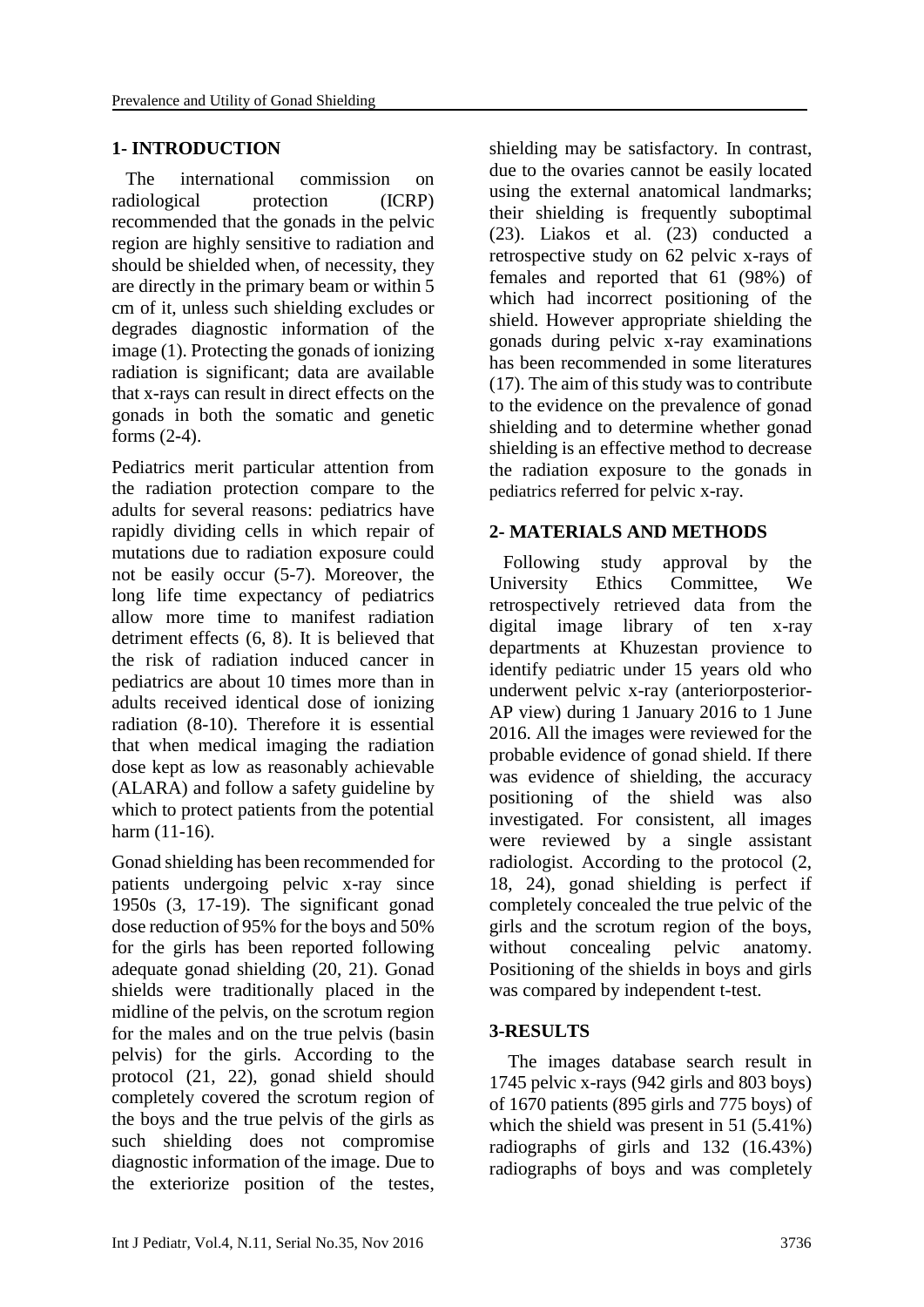omited in 1562 (89.5%) radiographs. For girls, of 51 radiographs which have evidences of shielding, the shields has adequate positioning in 8 (15.68%) radiographs and in the remaining 43 radiographs, the shield has small size in 2 (3.92%) radiographs, too big in 6 (11.76%) radiographs and in 35 (68.62%) radiographs, the shield had incorrect placement. In comparision, for boys, of 132 shielded radiographs, the shield has accurate positioning in 59 (44.69%) radiographs, partially protected the testes in 15 (11.36%) radiographs, partially concealed the bony stractures in 46 (34.84%) radiographs and substantially in 12 (9.09%) radiographs. When images were reviewed, we found that retakes of the examination was required in 11 (21.56%) radiographs of girls and 14 (10.6%) radiographs of boys; due to the shield has concealed the diagnostically criteria of the pelvis (**Figure.1**). In all, gonads were irradiated with ionizing radiation in 1629 (93.35%) radiographs due to absence or inaccurate gonad shield placement which were more common in girls than in boys  $(P<0.05)$ .



**Fig.1:** The prevalence, accurate positioning of the shield and repeat rate of gonad shielding in girl and boy subjects

### **4- DISCUSSION**

 In this study we demonstrated that gonad shielding is not an effective method to address ALARA in girls undergoing pelvic x-ray. Our data showed that of 51 images where gonad shields was present; only 8 (15.68%) images were likely to provide protection to the gonad without concealing pelvis anatomy. In comparison, of 132 shielded radiographs in boys, the shield has accurate positioning in 59 (44.69%) radiographs. Also due to malpositioning of the shield, retakes of the

examination were required in 11 (21.56%) radiographs of girls and 14 (10.6%) radiographs of boys. Our results are in good agreement with ones reported by Frantzen et al. (2012) [\(25\)](#page-5-7) and Warlow et al. (2014) [\(3\)](#page-4-6) in which the radiographs had incorrectly positioning of the shield in 91%, 94% in girls and 66% and 41% in boys, respectively. In a similar study Frantzen et al. (2012) [\(25\)](#page-5-7) reported because an important anatomical landmark was obscured, retakes of the exposure were required in 28% of girls and 4.14% of boy radiographs. Our results are comparable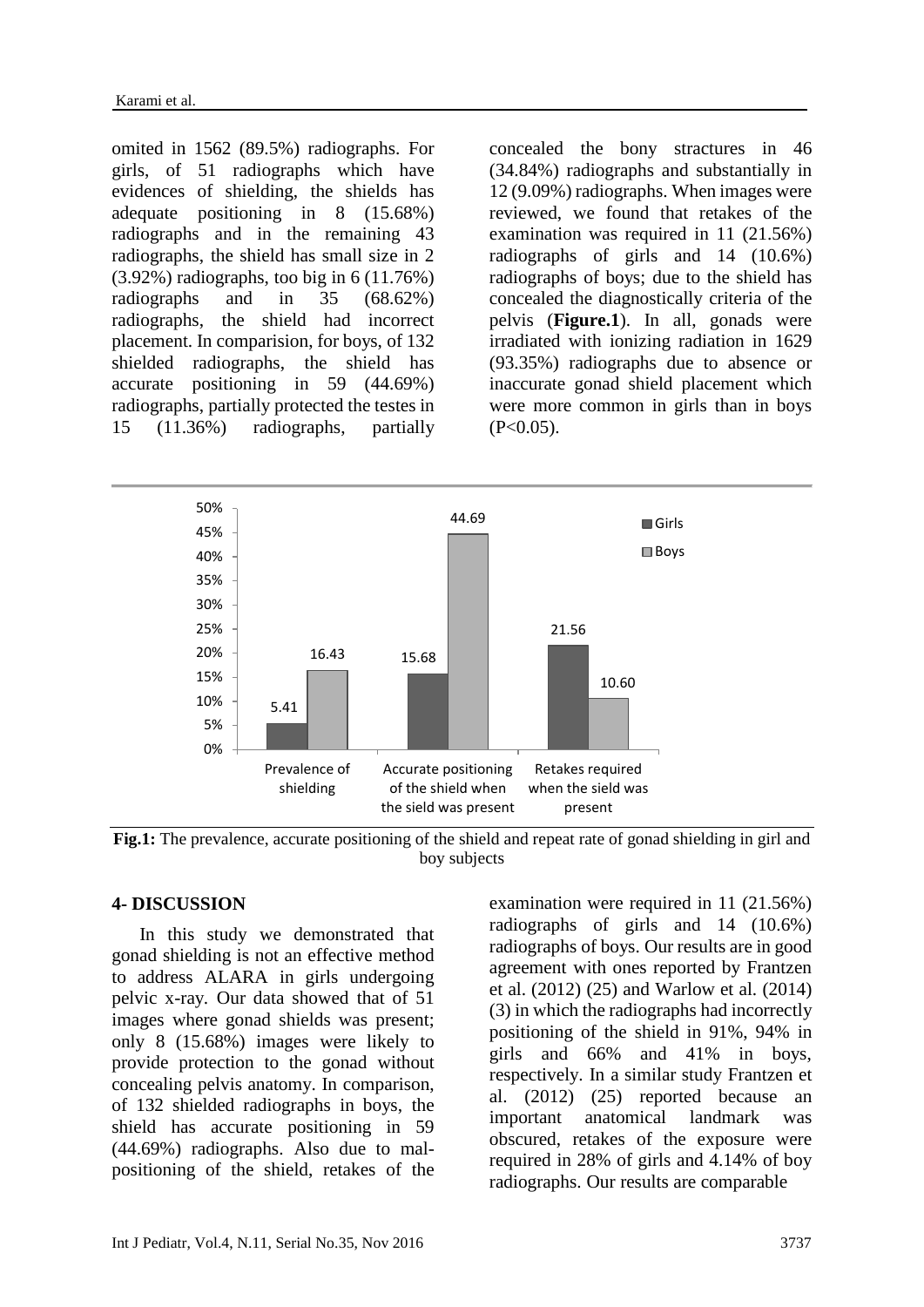with previous studies (**Figure-2**). It seems that accurate positioning the shield is a problematic issue during pelvic x-ray, especially in obese patients and/or when clothe is in place [\(21\)](#page-5-2). Another challenge is that the ovaries have a misguiding anatomy with variable positions in the pelvis [\(26-](#page-5-8) [28\)](#page-5-8).

A study by Bardo et al. (2009) [\(27\)](#page-5-9) revealed that the ovaries are located far from the mid-sagittal line and almost always positioned laterally in the pelvis; hence complete ovaries protection needs shielding the entire of pelvis and clear that it is not consistent in practice. In other words, despite accurate positioning of gonad shields in 8 (15.68%) radiographs, yet it is uncertain that the shield has provided complete protection to the ovaries.

It seems that gonad shielding during pediatric girls pelvic x-ray may not be justifiable. Despite of 132 shielded radiographs in boys, the shield has concealed the anatomical landmarks in 46 (34.84%) radiographs, but retakes were not

required in 32 (70%) of them due to the shield has partially concealed the bony structures. Inaccurate gonad shield placement in boys mainly originates from the lack of confidence or skills of radiographers that can be improved by better practical training. According to the results of this study and currently published literatures [\(3,](#page-4-6) [23,](#page-5-4) [25,](#page-5-7) [29-32\)](#page-5-10), gonad shields were frequently incorrectly placed, especially in girls. Inaccurate positioning of the shield may obscure anatomy of interest and result in increased radiation exposure to the patients followed by repeat of the examination [\(3\)](#page-4-6).

Considering recommendation of the ICRP publication 103 [\(33\)](#page-5-11) that state "any decision that alters the radiation exposure situation should do more good than harm", we no longer advocate of gonad shielding during girls pelvic x-ray. However for boys its efficacy depends on the skill and effort of radiographers in accuracy gonad shield placement that lies in implementation continually on the job practical training.



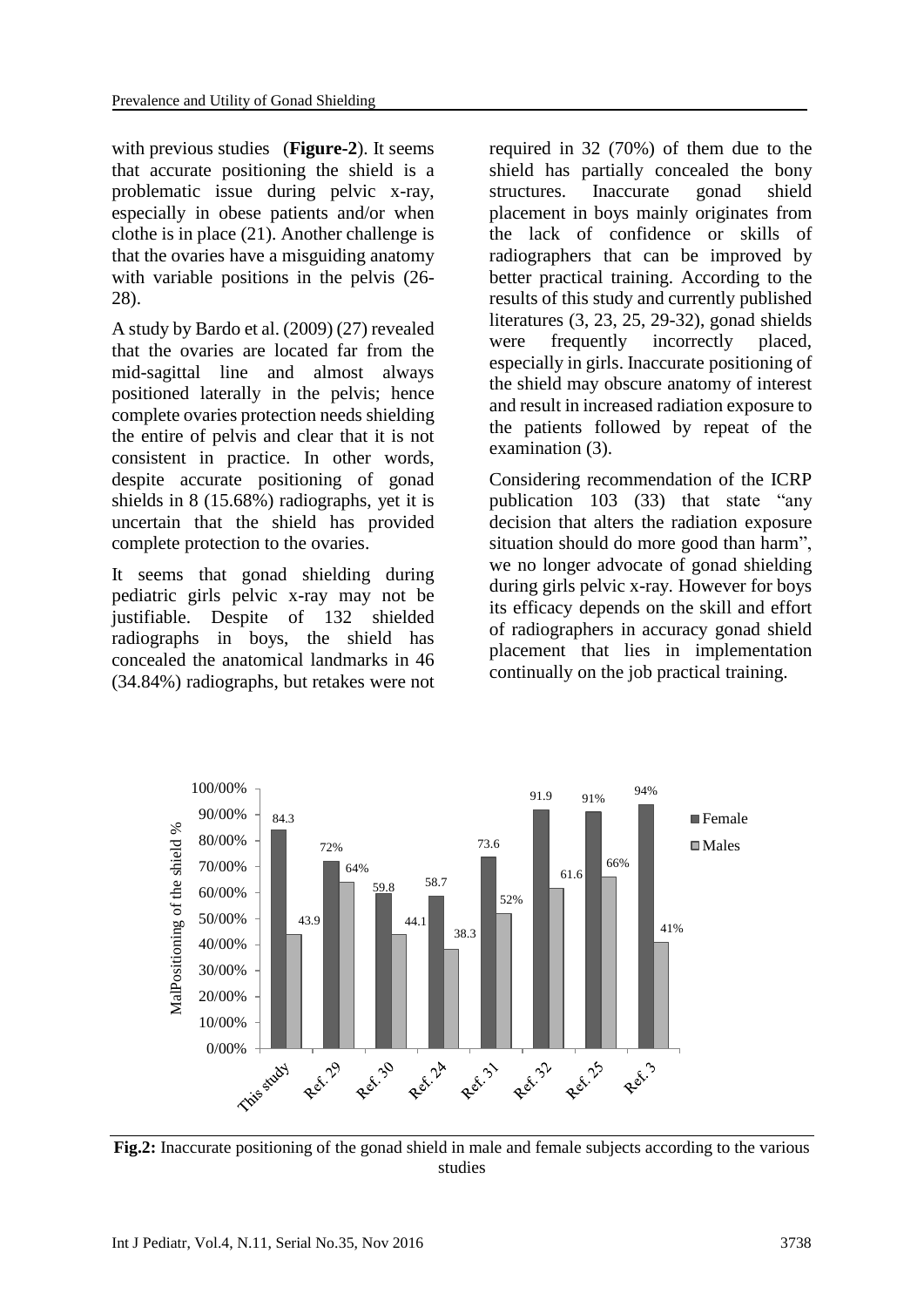# **4-1. Limitations of the study**

The main limitation of this study was retrospective analysis of data in which it may not include the images that may have been rejected and repeated by the radiographer due to mal-positioning of the shield in the initial image [\(3\)](#page-4-6). Furthermore, the age of patients was not recorded for some x-rays that were excluded from the study.

# **5. CONCLUSION**

 The current methods of gonad shielding in girls pelvic x-ray is not effective nor is justifiable. However in boys it is controversial and depends on the skill and effort of radiographers.

# **6- CONFLICT OF INTEREST**

The authors have no conflicts of interest to declare.

# **7- ACKNOWLEDGMENT**

This research project has been financially supported by Ahvaz Jundishapur University of medical sciences, Ahvaz, Iran.

# **8- REFERENCES**

<span id="page-4-0"></span>1. International Commission on Radiological Protection (ICRP). Protection of the patient in diagnostic radiology, ICRP Publication 34. Ann ICRP 1982; 9: 22-40.

<span id="page-4-1"></span>2. Sikand M, Stinchcombe S, Livesley P. Study on the use of gonadal protection shields during paediatric pelvic X-rays. Annals of the Royal College of Surgeons of England. 2003;85(6):422-25.

<span id="page-4-6"></span>3. Warlow T, Walker-Birch P, Cosson P. Gonad shielding in paediatric pelvic radiography: Effectiveness and practice. Radiography. 2014;20(3):178-82.

4. Winfeld M, Strubel N, Pinkney L, Lala S, Milla S, Babb J, et al. Relative distribution of pertinent findings on portable neonatal abdominal radiographs: can we shield the gonads? Pediatric radiology. 2013;43(10):1295-302.

<span id="page-4-2"></span>5. Toossi MTB, Malekzadeh M. Radiation dose to newborns in neonatal intensive care units. Iranian Journal of Radiology. 2012;9(3):145-9.

<span id="page-4-3"></span>6. Voress M. The increasing use of CT and its risks. Radiologic technology. 2007;79(2):186-90.

7. Karami V, Zabihzadeh M, Danyaei A, Shams N. Efficacy of Increasing Focus to Film Distance (FFD) for Patient's Dose and Image Quality in Pediatric Chest Radiography. Int J Pediatr. 2016;4(9):3421-29.

<span id="page-4-4"></span>8. Karami V, Zabihzadeh M, Gilavand A, Shams N. Survey of the Use of X-ray Beam Collimator and Shielding Tools during Infant Chest Radiography. International Journal of Pediatrics. 2016;4(4):1637-42.

9. Karami V, Zabihzadeh M, Gholami M, Shams N, Fazeli-Nezhad Z. Dose Reduction to the Thyroid Gland in Pediatric Chest Radiography. International Journal of Pediatrics. 2016; 4(5):1795-802.

10. Strauss KJ, Kaste SC. The ALARA (As Low As Reasonably Achievable) Concept in Pediatric Interventional and Fluoroscopic Imaging: Striving to Keep Radiation Doses as Low as Possible during Fluoroscopy of Pediatric Patients—A White Paper Executive Summary 1. Radiology. 2006;240(3):621-2.

<span id="page-4-5"></span>11. Zabihzadeh M, Karami V. Current status of the fetography: Preventing of the future radiation induced cancer. Iran J Cancer Prev. 2016. Available from: http://ijcancerprevention.com/en/articles/5209. html. Accessed Oct 2016.

12. Zabihzadeh M, Karami V. The challenge of unnecessary radiological procedures. Hong Kong Journal of Radiology. 2016;19(3):23-4.

13. Karami V, Zabihzadeh M. Radiation Protection in Diagnostic X-Ray Imaging Departments in Iran: A Systematic Review of Published Articles. J Mazandaran Univ Med Sci. 2016 26(135):175-88.

14. Karami V, Zabihzadeh M. Prevalence of radiosensitive organ shielding in patients undergoing computed tomography examinations: an observational service audit in Ahvaz, Iran. Asian Biomed journal. 2015;9(6):771-5.